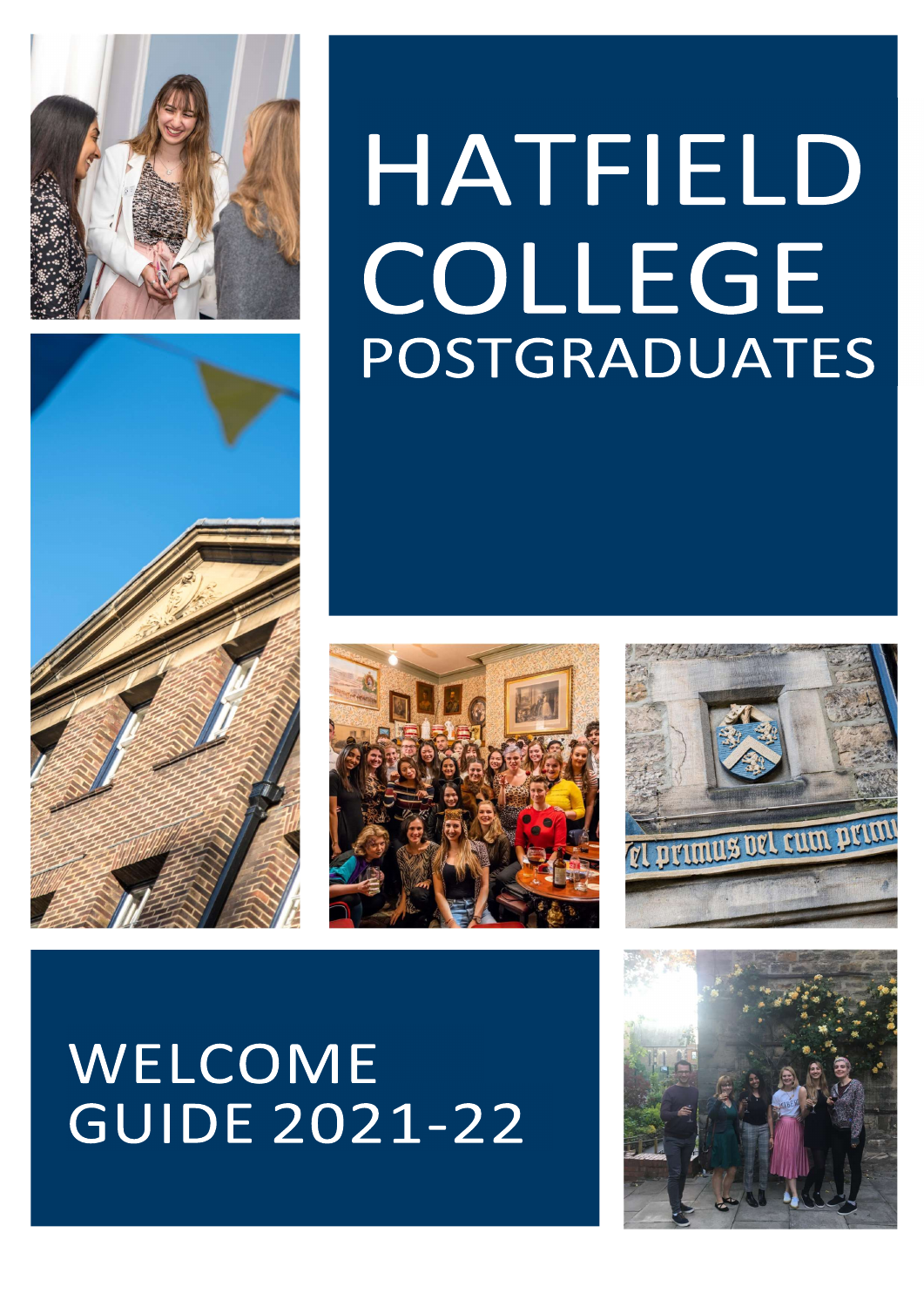#### Personal notes

My status **Home** / EU / International My student number  $\qquad \qquad - \qquad -$ My DUO log-in

# Useful Contacts

The first port of call for any query during your first week in Durham: Hatfield Reception & Porters' Lodge hatfield.reception@durham.ac.uk Hatfield Student Support Office hatfield.studentsupport@durham.ac.uk Hatfield Porters are on duty at the Porters' Lodge 24/7 Call 0191 334 2619. MCR President (Amila Wijiesinghe) hatfield.mcrpresident@durham.ac.uk

#### College Staff

Professor Ann MacLarnon, Master (email College Secretary janet.raine@durham.ac.uk)

James Armitage, Vice-Master hatfield.vicemaster@durham.ac.uk Katie Stobbs, Assistant Master, hatfield.asstmaster@durham.ac.uk Will Green, Food & Beverage Service Head, william.green@durham.ac.uk David Embleton, College Operations Manager, hatfield.services@durham.ac.uk

Susan Noble, Finance Officer, susan.noble@durham.ac.uk Dr Kevin Sheehan, Librarian, hatfield.library@durham.ac.uk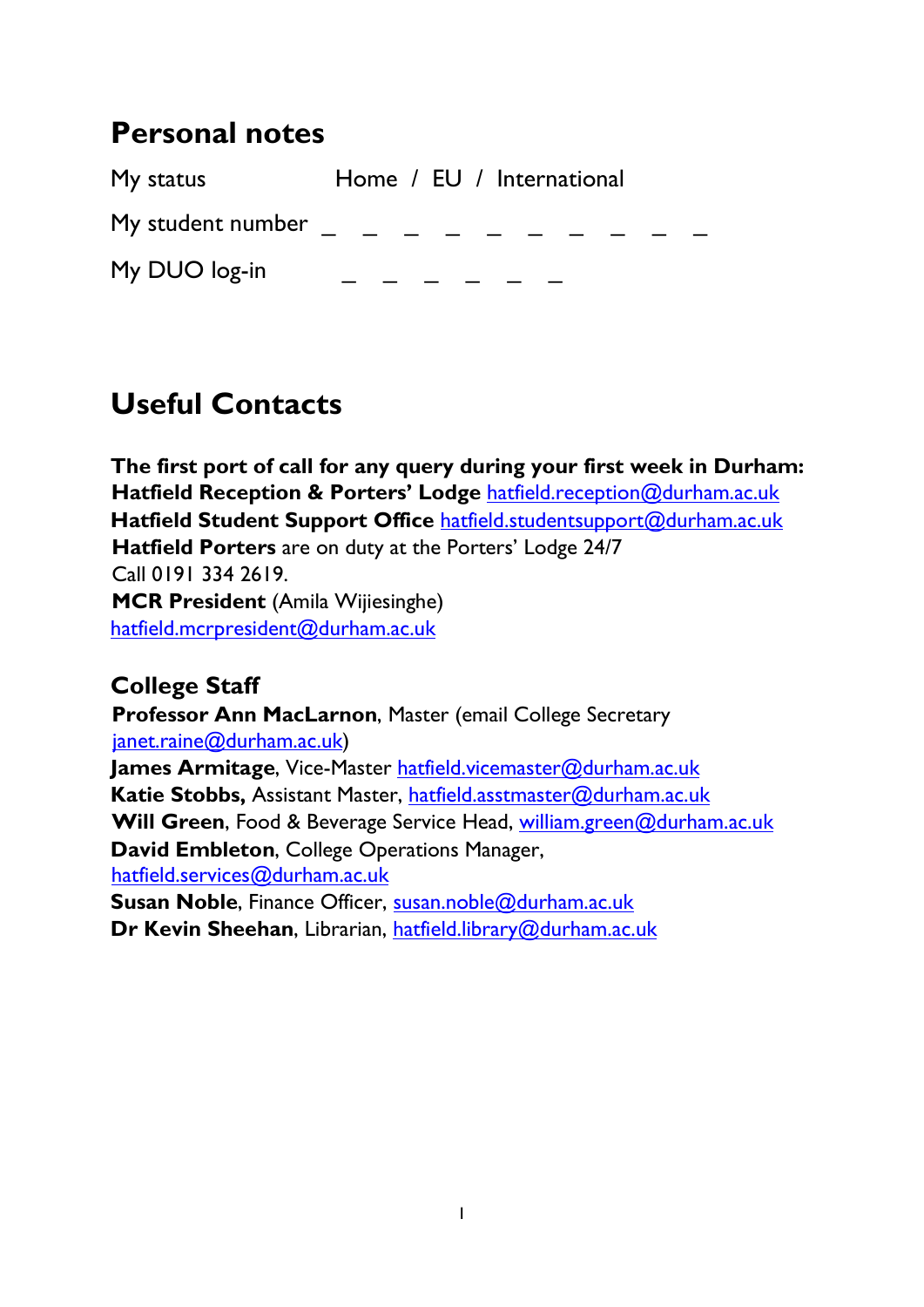### Welcome from the Master of Hatfield College



Welcome to Hatfield College - and congratulations on your academic success!

We are looking forward to meeting you when you come to Durham to join Hatfield College in September.

Hatfield is a modern-minded College with roots in the traditions of the past - we were founded in 1846. Above all, we are a community living and working alongside and supporting each other. Our students come from near and far, from large cities and small towns, from many different backgrounds and experiences, and are

studying for degrees across the full subject spread. The diversity of our community is one of our great strengths, and we welcome and value the contributions of everyone. Our ethos is #AllOneHatfield, as expressed in our recent declaration.

Our student Common Rooms are important parts of life in the College. You will be contacted about joining the Middle Common Room in September. The Common Rooms play an essential part in providing resources and events which support and enhance the quality of their members' experience of College life, as well as representing students' views in College and the broader university. The student Common Rooms are a very important, central feature of our College community.

You are welcome to contact us if you have questions via hatfield.pg-admissions@durham.ac.uk or call 0191 334 2610.

I very much look forward to welcoming you in Hatfield in September.

Best wishes,

Professor Ann MacLarnon Master of Hatfield College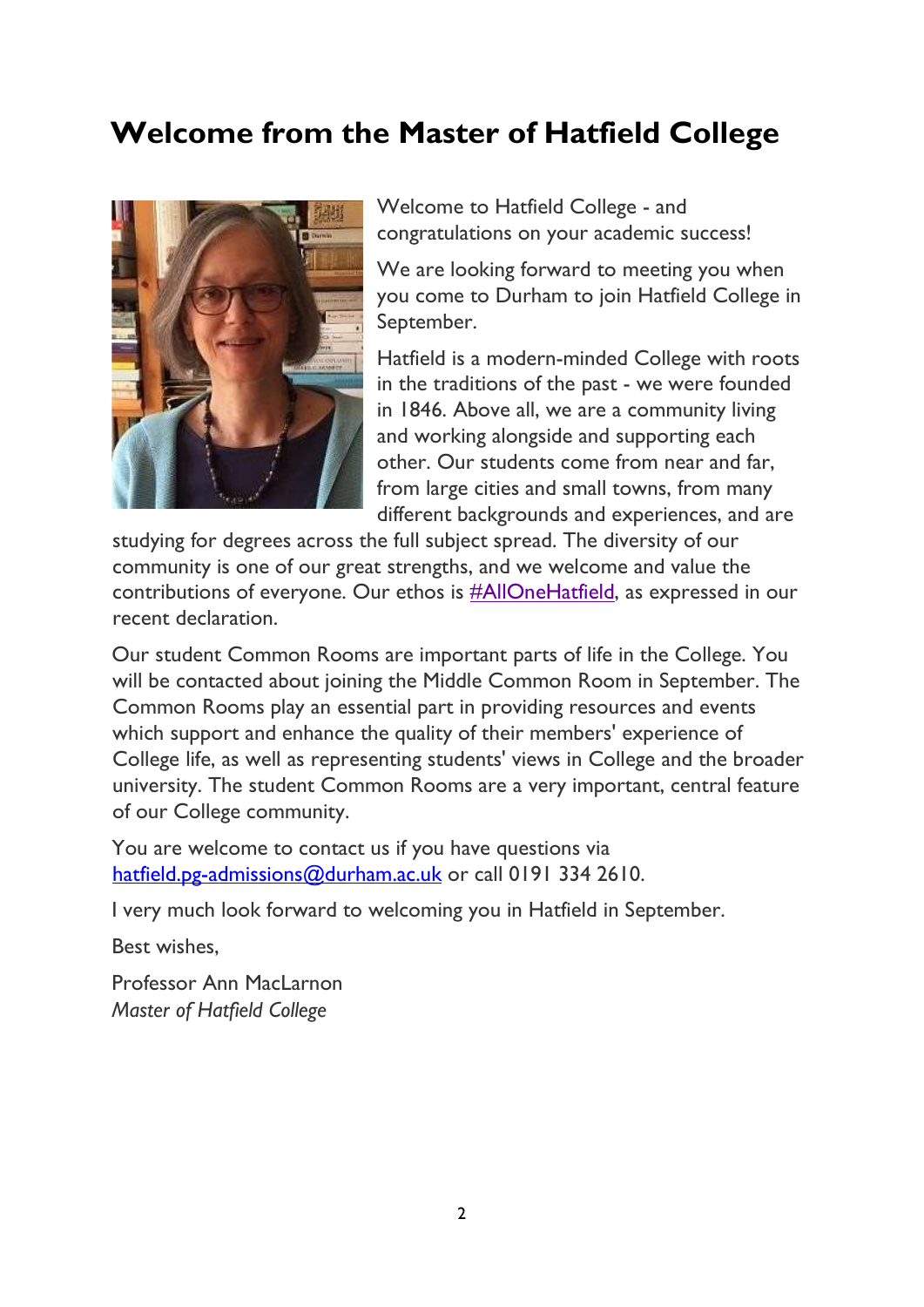# Welcome from the MCR President



Welcome to all our new members! I hope that you have had a great summer and that your friends and family are safe and well.

Durham is an amazing place to live and study and being part of your College is one of the defining aspects of the Durham experience.

The Middle Common Room (MCR) is the postgraduate student body of our College. It brings in a diverse range of people from all ages and backgrounds ranging from Masters to

PhD students from a broad range of subjects, International Students from all over the world, full-time, part-time, and distance learning students.

 The College (and the MCR) will be the social centre of your Durham experience. The MCR is run by the Executive Committee (Exec) who organise a wide range of academic and social activities throughout the year. Elections for the Exec are held annually and getting involved is a fantastic way to bring out the best of student life.

Our events include academic ones such as research symposia, guest speakers, research highlights etc. and social events such as formal dinners, nights out, BBQs, wine and cheese nights, day trips and much more!

I hope that you will have a fantastic year and make sure to make the most of the friendship, networking and developmental opportunities that College life can offer.

 If you have any questions or suggestions, please feel free to get in touch. I look forward to meeting you all very soon!

Amila Wijesinghe Hatfield College MCR President 2021-22 hatfield.mcrpresident@durham.ac.uk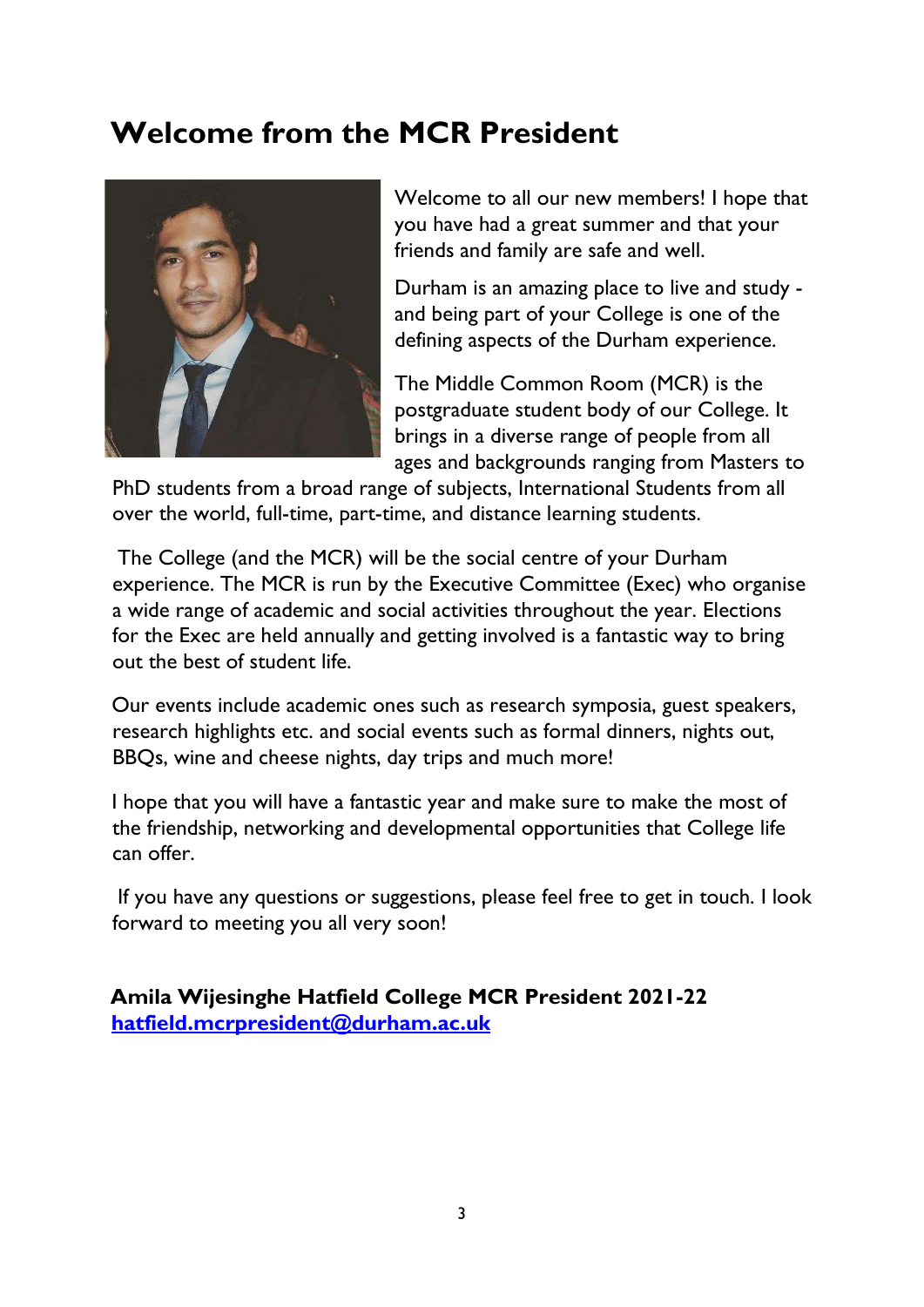#### Important tasks to complete

- 1. Have you completed all of the pre-arrival tasks for postgraduate students? The list can be found on the College website at the following link: https://durham.ac.uk/colleges-and-studentexperience/colleges/hatfield/welcome-to-new-postgraduate-students
- 2. Please make every effort to attend the College Postgraduate Welcome Talk on Friday 24 September at 13.00.
- 3. You must collect your campus card / have your identity verified on Friday 24 September in the Student Support Office on the main College site. ID verification is open from 14.00-16.00. It will be very difficult to give you your campus card at other times so please arrive promptly. You must wear a face mask when entering the Student Support Office. Please ensure you have completed your module registration prior to attending your verification slot.
- 4. You must complete the Consent Matters: Boundaries, Respect, and Positive Intervention module before you arrive in Durham. When you come to College for ID verification and to collect your campus card, you will be asked to show you have completed the module on Oracle Learning. We will be unable to issue your campus card without proof of completion.
- 5. Everyone aged 16 or over can now get vaccinated against COVID-19. If you're aged 16 or 17, the NHS will contact you when it's your turn to get the vaccine. If you're aged 18 or over, you do not need to wait to be contacted.

The coronavirus (COVID-19) vaccines are safe and effective, and give you and others the best protection against COVID-19. We encourage students to book their vaccination as soon as they are eligible via the Covid-19 vaccine booking site.

A number of student FAQs are available on the NHS website here - with information on how to book your vaccine, what to do if you're an international student, and a number of helpful links for more information.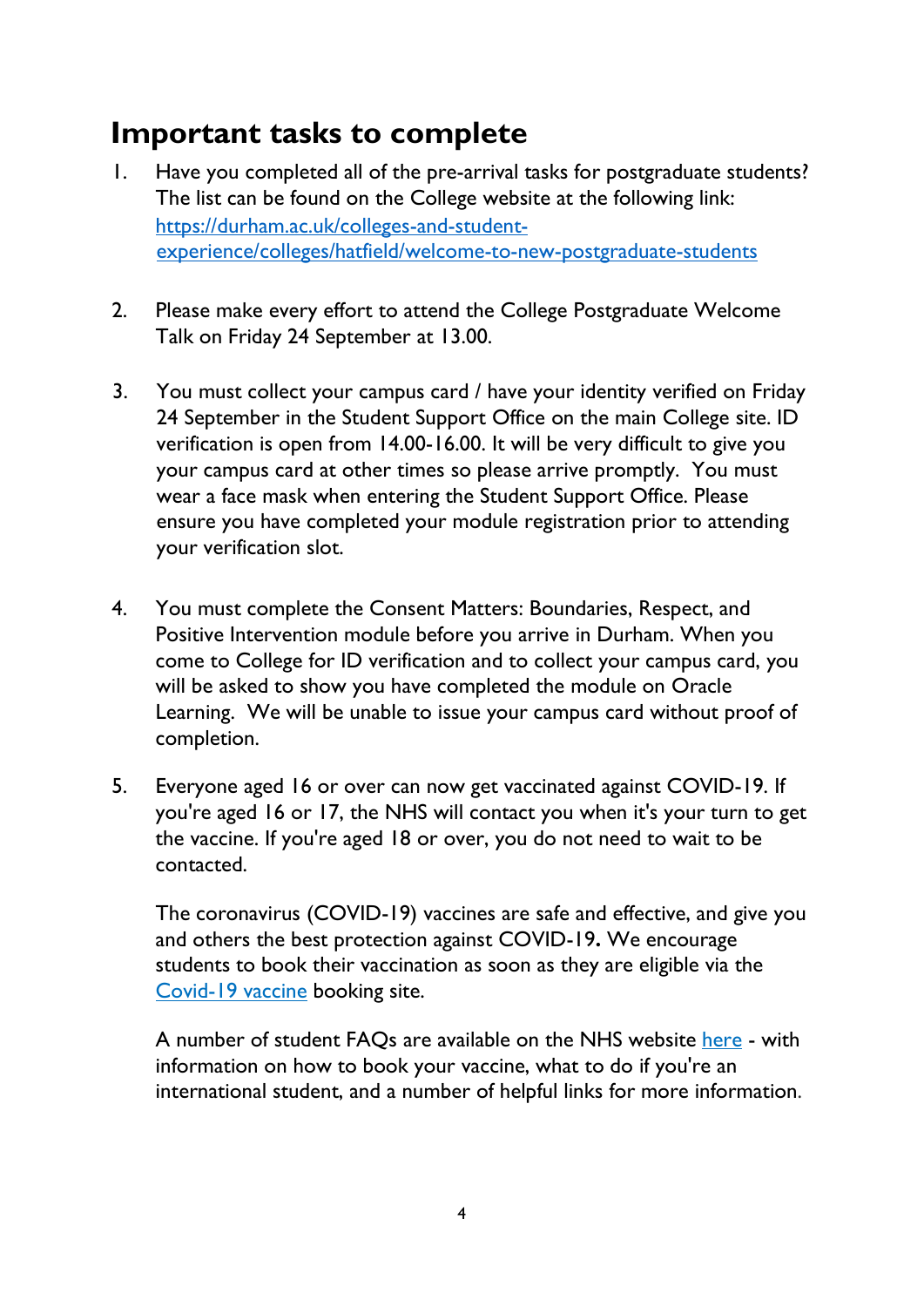# Stay in touch



Facebook https://www.facebook.com/groups/339376941257663

Instagram @hatfieldcollege

Twitter @HatfieldCollege #HatfieldCollege #AllOneHatfield

# Checklist A – Getting Started

Ensure you have gone through all steps in correct order to complete your immigration, University enrolment, College registration and departmental induction smoothly.

#### **Mandatory for all students**

| No.            | <b>Step</b>                                                                                                                                   | <b>Date</b>           | <b>Check</b> |
|----------------|-----------------------------------------------------------------------------------------------------------------------------------------------|-----------------------|--------------|
|                | Complete your online University enrolment -<br>make sure you click 'submit' once all sections<br>show ticks.                                  | <b>Before Arrival</b> |              |
| $\overline{2}$ | Consent Matters online course, available on<br>Oracle Learning. Further information about this<br>module is available on the College website. | <b>Before Arrival</b> |              |
| 3              | Check that your Durham University e-mail<br>account is up and running                                                                         | <b>ASAP</b>           |              |
| $\overline{4}$ | Ensure you have registered for your course<br>modules                                                                                         | 22 September          |              |
| 5              | Attend the Residents' Welcome Talk if you live<br>in College                                                                                  | 22 September          |              |
| 6              | Attend the College Postgraduate Welcome Talk                                                                                                  | 24 September          |              |
| 7              | Have your ID verified and collect your campus<br>card in College                                                                              | 24 September          |              |
| 8              | Read all information on your departmental<br>induction and plan your first week                                                               | <b>ASAP</b>           |              |
| 9              | Participate in Hatfield College Matriculation<br>ceremony                                                                                     | 30 September          |              |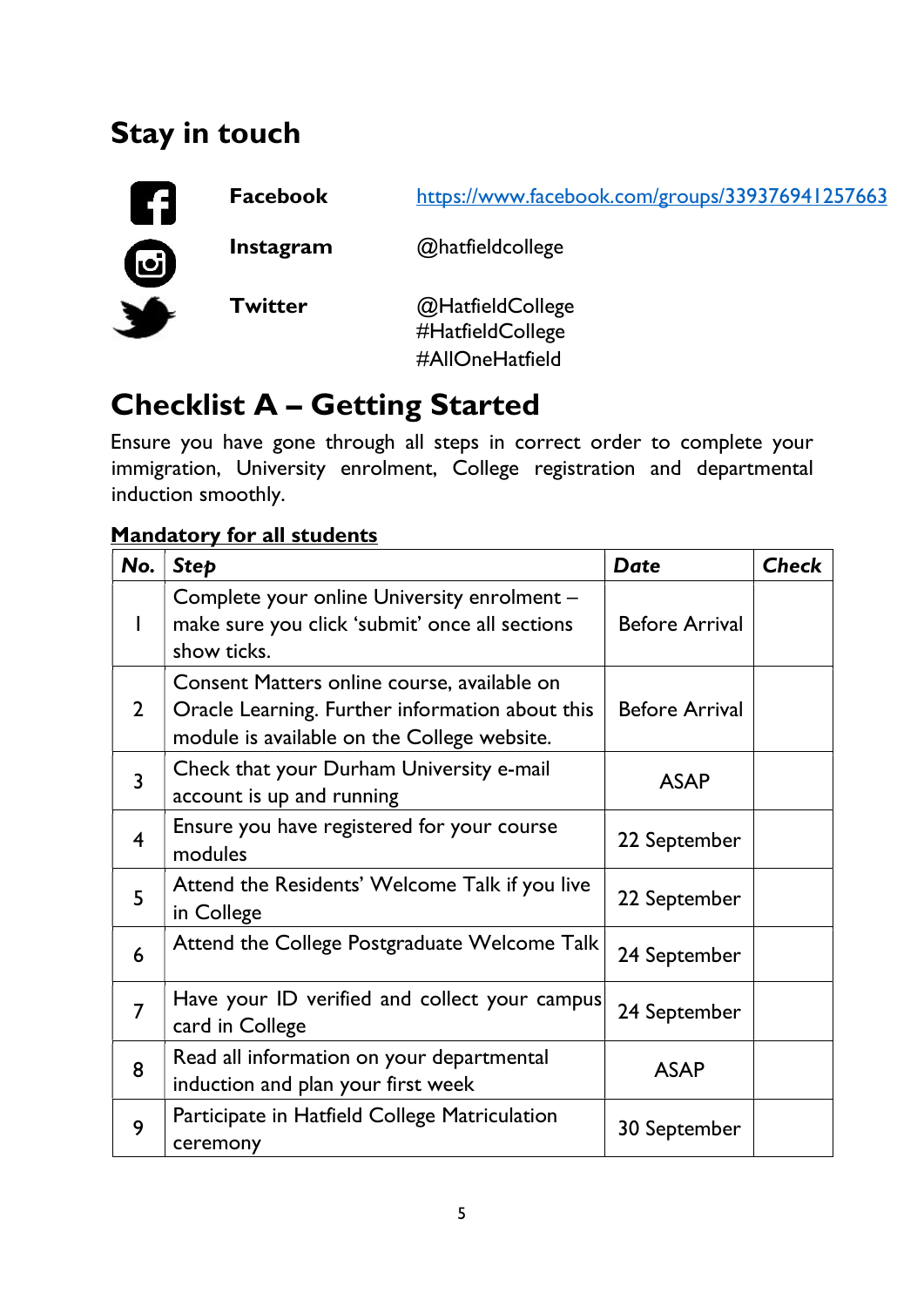| No.            | <b>Step</b>                                                                                                               | Date | Check |
|----------------|---------------------------------------------------------------------------------------------------------------------------|------|-------|
|                | Have your passport and visa checked                                                                                       |      |       |
| 2 <sup>1</sup> | Register with local Police if required                                                                                    |      |       |
|                | Get a medical screening if required                                                                                       |      |       |
|                | Collect your bank letter from College. You can<br>request a bank letter in the Hatfield PG Key<br><b>Information Form</b> |      |       |
| 6              | Set up your UK bank account                                                                                               |      |       |

Additional actions for international students ONLY

### Checklist B – Getting Involved

Though nothing on this checklist is mandatory, it will be a great help for getting involved in College and University life. Make the most of it now you are here and be the best you can be!

| <b>Step</b>                                                                                                                | Date                                                     |  |
|----------------------------------------------------------------------------------------------------------------------------|----------------------------------------------------------|--|
| Join "Hatfield College MCR 2021-22" Facebook group                                                                         | Before arrival                                           |  |
| Purchase your academic gown                                                                                                | Pre-purchase online<br>via the Student Levies<br>webpage |  |
| Attend the MCR photograph, welcome drinks<br>reception and welcome dinner. Register on our website<br>via the online form. | 24 September                                             |  |
| Check out all of the music, theatre, volunteering and<br>sports opportunities at the University Freshers' Fair             | 29 September                                             |  |
| Join a society or sports team in Hatfield College at the<br>Sports and Societies Fair                                      | 29 September                                             |  |
| Research Roulette: learn about the research of Hatfield<br>members                                                         | l October                                                |  |

Further social activities during the Welcome and Orientation Week will be advertised on the MCR Facebook page and MCR website: https://hatfieldmcr.webspace.durham.ac.uk/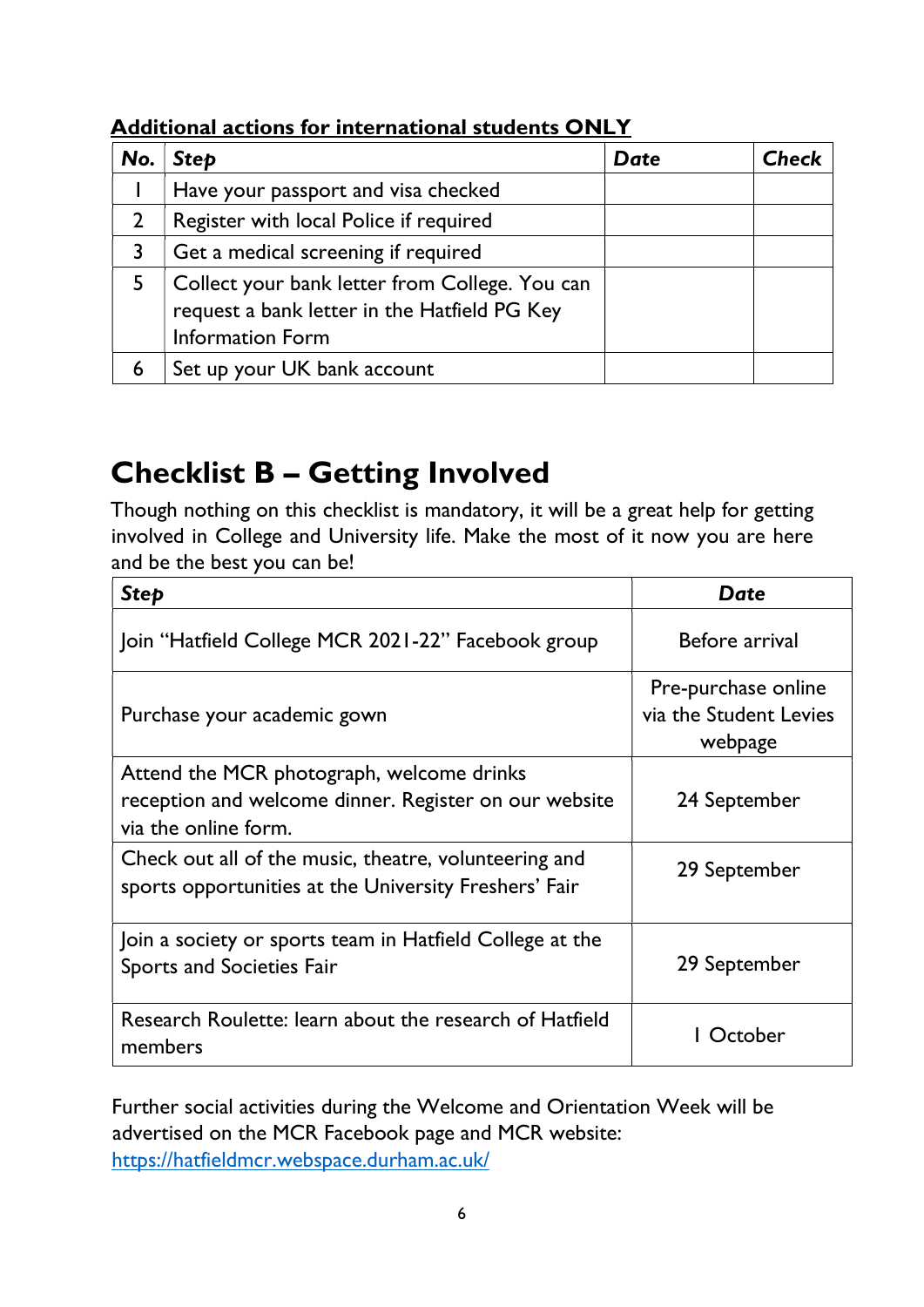### MCR Levy

The Middle Common Room (MCR) is the hub of postgraduate student life in the College and provides many opportunities and events to enrich your student experience at Durham. MCR members organise a wide range of events and activities for Hatfield postgraduates including research symposia, networking opportunities and social events as well as some JCR-run events. The levy also offers the chance to participate in Hatfield sport, music, drama, volunteering, arts and much more. This is a one-off payment for the duration of a student's period of study for their postgraduate course. You have the right to opt out of this charge if you do not wish to be a member of the MCR. Students who opt out are still able to use College facilities including the library, reading rooms, IT room and music practice room. However students may be charged a higher price for MCR/JCR events and an additional charge for opportunities, such as the gyms.

# The Hatfield Trust

The Hatfield Trust was set up in 1987 to raise funds to finance student activities and support the future of Hatfield. A brief outline of the Trust and its role in College is available at

www.durham.ac.uk/colleges-and-studentexperience/colleges/hatfield/hatfield-trust/



The Trust provides financial support for individual and group initiatives, supporting Hatfield Clubs and Societies and contributing to College facilities that can be enjoyed by all. A number of named awards and prizes are given each year, in addition to funds awarded for aspirational student activities. A list of scholarships and prizes can be found at:

www.durham.ac.uk/colleges-and-student-experience/colleges/hatfield/collegelife/college-awards-and-grants/

Applications for Trust awards for aspirational student development are accepted twice a term. Contact Grace Norman, Development Officer on hatfield.trust@durham.ac.uk for an application form.